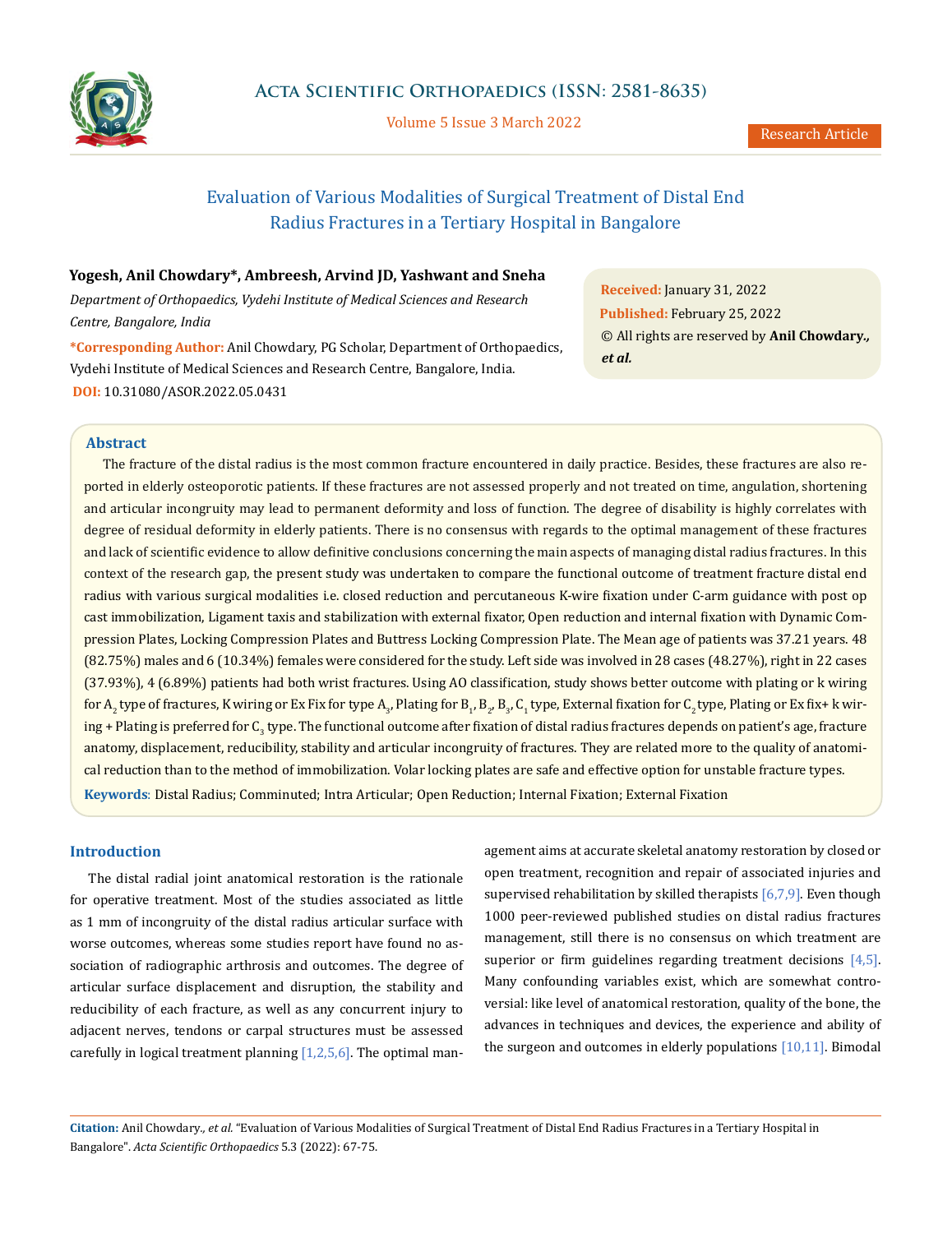age distribution gives different outcomes, multiple reports indicate that older, low demand patients tend to tolerate incongruity, deformity, and malunion well compared to younger age group  $[12-$ 14]. Madhok., *et al*. noted that in 26 % elderly patients treated conservatively reported functional impairment [15-17]. Basically, we know that elderly patients will withstand more displacement (and closed treatment) compared to younger patients, but still few have poor results. Interestingly, despite malunion of fracture, many aged patients function quite well, but the majority of studies showing acceptable function in elderly patients who were frail or had low functional demands [6]. Distal End Radius fracture is mostly comminuted in nature, which is responsible for non-maintenance of reduction, which is a common late, finding  $[18-20]$ . Distal radius fracture possesses little or no stability following closed reduction and can go on for gradual collapse  $[21,22]$ . Hence, basic principles of management are:(i) Stable reduction of displaced fractures (ii) Maintenance of reduction during healing (iii) Early functional rehabilitation of the limb.In present study, we aimed to correlate the functional outcomes of treatment of distal end radius fractures with various surgical modalities i.e. closed reduction and percutaneous K-wire fixation under fluoroscopic guidance with postop cast immobilization, ligamentotaxis and stabilization with external fixator, open reduction and internal fixation with dynamic compression plate, locking compression plates and buttress locking compression plate.

### **Materials and Methods**

Total of 54 patients with 58 wrists of distal radius fracture admitted in Vydehi Institute of Medical Sciences and Research Centre, Bangalore during January, 2019 to June, 2020. All cases were taken into study after seeing inclusion criteria, the Patients aged more than 18 years both male and female with Fracture of distal end radius of either side or both, with or without ulnar fractures and undergoing surgery for same and giving informed consent for participation in this study. Unstable, comminuted or intra articular fracture and Fractures up to 3 cm from distal articular surface of radius. The detailed history, clinical examination, preoperative X-rays and relevant investigations were done as per hospital protocol. Distal radius fractures were classified according to AO classification and appropriate surgical management was chosen by treating surgeon. Postoperative x rays taken and patient followed up regularly till one year and functional outcome was assessed by Demerit scoring system. Exclusion Criteria**;** Patient with distal radius fracture undergoing conservative management or not giving consent for participation in this study. Congenital deformity of radius and Patients medically unfit or not willing for surgery. All cases underwent detailed clinical examination followed by preoperative x-ray and relevant investigations as per hospital protocol. The fracture was considered to be united or healed, when clinically there was no.

Tenderness or subjective complaints and radiologically when the fracture line was not visible. Fractures which healed by 4-6 months without an additional operative procedure were considered as delayed union. Fractures which did not unite after 6 months orthose that needed additional operative procedure to unite were considered as non-union. The ANOVA test with post-hoc Tukey"s used for analysing quantitative data and non-parametric data was analysed by Kruskal Wall"s test.

#### **Results**

The mean age of the patients was 37.21 years with SD 1.33 years. Half (55.6%) of the cases were of 40 years or below. Male was predominant (88.9%) as compared with female (11%).Sex ratio was ratio of 8:1. Affected Sides were recorded; the left side was affected in (51.9%) cases while right side was affected in (40.7%) cases. In 4 cases (7.4%), both wrists were affected. Most common mode of injury was road traffic accidents (57.4%) then followed by fall on outstretched hand (42.6%). Out of the 58 cases, 25 cases (43.1%) were intra-articular fractures (AO type $A_2/A_3$ ) while 18 cases (31%) were of extra-articular fractures (AO type  $C_{1}$ - $C_{3}$ ). Total of (91.4%) were closed fractures while (8.6%) were open Fractures. Associated injuries were seen in about a third of the cases (29.6%). Most common among them were: ulnar fracture (9.3%), scaphoid fracture (7.4%) and humerus fracture (3.7%).A total of 58.6% cases were managed by plating, (22.4%) with closed reduction and K-wiring while external fixation with or without plating/ K-wire was required in (19%) cases.

Table 1 shows that, the management details among various fracture types. Most of the intra-articular fractures were managed by plating or K-wire while in partially articular fractures 13(34.21%, odds 3.22 p < 0.001), plating was preferred 34(89.47%, odds 6.58 p < 0.01). External fixation with or without plating/wiring was re-

**Citation:** Anil Chowdary*., et al.* "Evaluation of Various Modalities of Surgical Treatment of Distal End Radius Fractures in a Tertiary Hospital in Bangalore". *Acta Scientific Orthopaedics* 5.3 (2022): 67-75.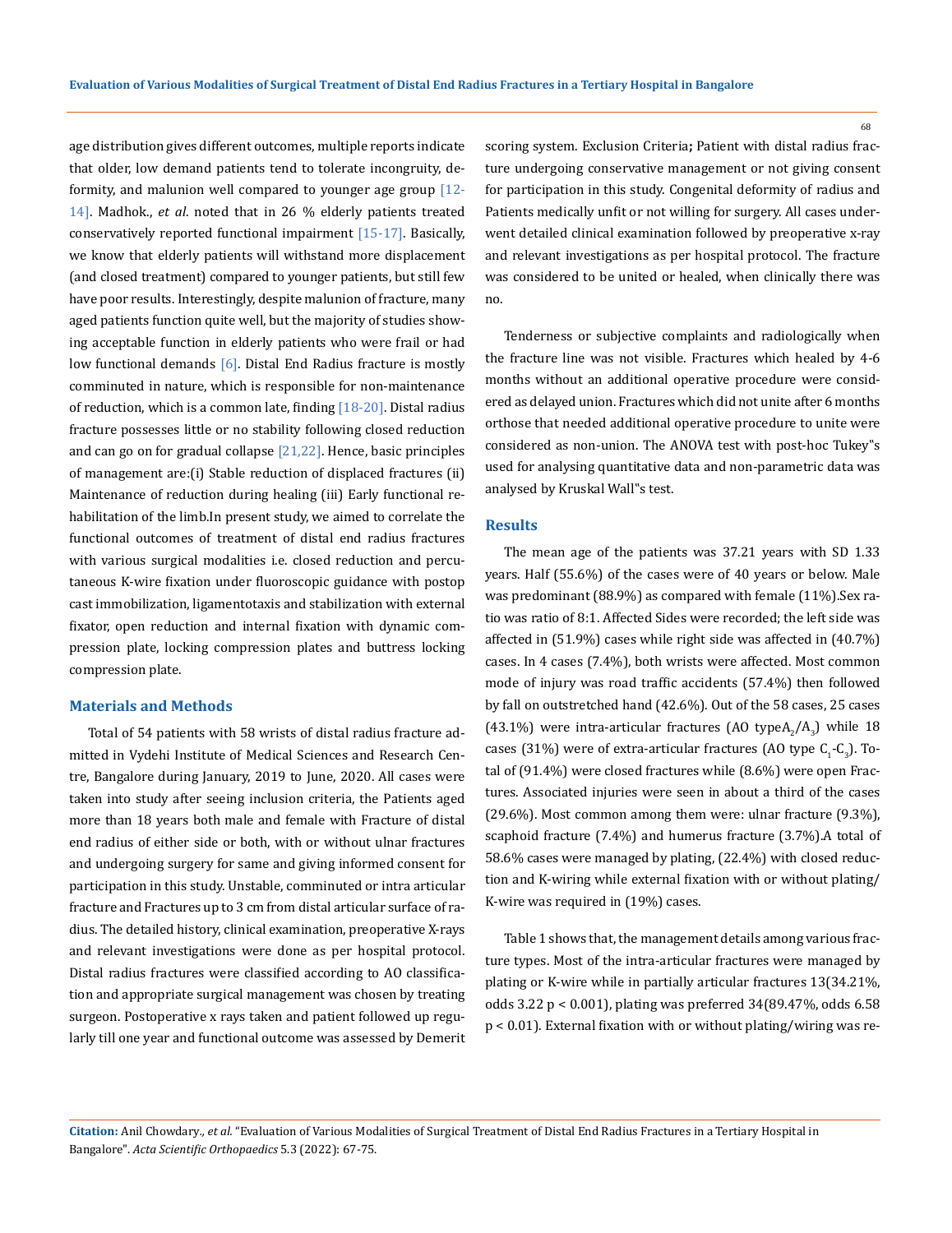**Evaluation of Various Modalities of Surgical Treatment of Distal End Radius Fractures in a Tertiary Hospital in Bangalore**

|                         |                  |                      |                          |                              |                                          |              | 69      |
|-------------------------|------------------|----------------------|--------------------------|------------------------------|------------------------------------------|--------------|---------|
| <b>O</b> Type Treatment | <b>Treatment</b> |                      |                          |                              |                                          |              |         |
|                         | <b>Plating</b>   | <b>K-wiring</b>      | <b>External fixation</b> | $Ex Fix+$<br><b>K-wiring</b> | $Ex Fix+$<br>Kwiring +<br><b>Plating</b> | <b>Total</b> | P-value |
| A <sub>2</sub>          | 11               | 7                    | $\mathbf{0}$             | $\theta$                     | $\mathbf{0}$                             | 18(31.03%)   | < 0.001 |
| $A_{3}$                 | 4                | 2                    | 2                        | $\mathbf{0}$                 | $\mathbf{0}$                             | 8(13.79%)    | < 0.001 |
| $B_1$                   | $\overline{4}$   | 1                    | $\boldsymbol{0}$         | $\mathbf{0}$                 | $\mathbf{0}$                             | $5(8.62\%)$  | < 0.001 |
| B <sub>2</sub>          | 4                | 0                    | $\boldsymbol{0}$         | $\mathbf{0}$                 | $\mathbf{0}$                             | $4(6.89\%)$  | < 0.001 |
| $\mathsf{B}_3$          | 6                | $\boldsymbol{0}$     | $\boldsymbol{0}$         | $\mathbf{1}$                 | $\mathbf{0}$                             | 7(12.06%)    | < 0.001 |
| $\mathsf{C}_\mathsf{1}$ | $\overline{2}$   | 2                    | $\boldsymbol{0}$         | $\mathbf 1$                  | $\mathbf{0}$                             | 5(8.62%)     | < 0.001 |
| $\mathsf{C}_2$          | 2                | $\mathbf{1}$         | 4                        | $\Omega$                     | $\mathbf{1}$                             | 8(13.79%)    | < 0.001 |
| $\mathsf{C}_\mathsf{3}$ | 1                | $\boldsymbol{0}$     | $\mathbf{1}$             | $\mathbf{0}$                 | 1                                        | 3(5.17%)     | < 0.001 |
| Total                   | 34(89.47%)       | 13(34.21%)           | 7(18.42%)                | $2(5.26\%)$                  | 2(5.26%)                                 | 58(100%)     |         |
| Odds                    | 6.58<br>(0.001)  | 3.22<br>$($ < 0.001) | 2.85<br>(0.001)          | $<1$ ( $>0.01$ )             | <1<br>(>0.01)                            |              |         |

**Table 1:** Association of management details with AO fracture type.



**Figure 1:** Distribution of study population as per the AO classification.



**Figure 2:** Pre operative X RAY.



**Figure 3: Post operative X ray.** 

quired in fully articular fractures. The external fixation 7 (18.42%, odds 2.85  $p < 0.001$ ) cases that shows statistically significant (p < 0.01). Outcome was recodered during follow up, the excellent to good outcome was seen in (42.9%) cases managed by external fixation alone while fair to poor outcome was seen in (28.6%) that

**Citation:** Anil Chowdary*., et al.* "Evaluation of Various Modalities of Surgical Treatment of Distal End Radius Fractures in a Tertiary Hospital in Bangalore". *Acta Scientific Orthopaedics* 5.3 (2022): 67-75.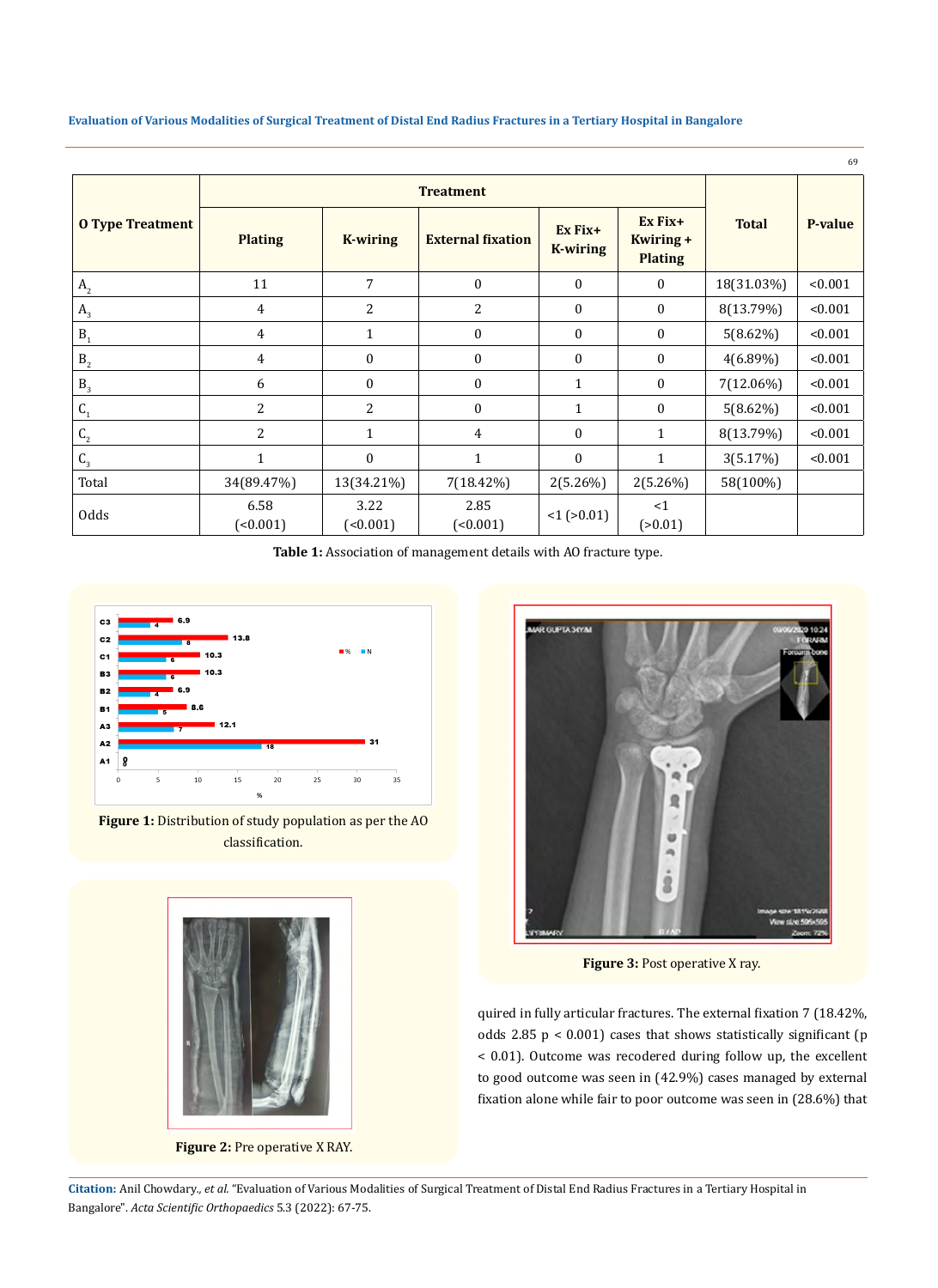found to be statistically significant  $(p < 0.01)$ . In the 2cases with poor outcome  $(28.6\%) p > 0.01$ , one had mal-union and other had radio-carpal arthritis. Overall, (72.4%) cases of distal radius were managed surgically, we had excellent to good outcome (24.1%) and (3.4%) fair to poor outcome. In case of AO Type B2 fracture type, plating was used for fixation, all cases shows excellent outcome (50%), Good (25%) and fair (25%). So plate osteosynthesis has preferred surgical modality for AO type B2 fractures. Results showed that, the management and outcome details among AO Type C2fracture type. Good outcome was seen in external fixation and external fixation +k wiring + plating group fair outcome was seen more among plating, K wiring, external fixator, External Fixator + k wiring group, seeing overall results, external fixation is preferred method of fixation for C2 type of fractures according to present study. Out of the total 58 cases, complications were noted in 4 cases (Figure 1). One case each(1.7%) had pin tract infection, radial nerve injury, mal-union and radio-carpal arthritis respectively. In case of AO A2 fracture type, the patients were treated with Plating or K wiring. We recorded that, the excellent to good outcome is same in both plating and K wire fixations. This study shows plating and K wiring as preferred method for fixation in A2 type fractures. Similarly, AO Type A3 fracture type, cases were treated with plating or K wiring or external fixation. Excellent to good outcome were more inpatients treated with K wiring (50%) or external fixator (50%), So this study shows better outcome of K wiring or external fixation. AO Type B1 fracture type, all patients were treated with plating or K wiring. Plating modality have shown Excellent (50%) and Good (50%) outcomes were seen in k wiring, Hence, plating is preferred for B1 type of fractures according to present study. B2 and B3 subtypes of AO classification of distal radius fractures, only Plating was done in this intervention. So Plating will be preferred surgical modality for AO - B2 and B3 type of fractures according to present research findings. AO Type C1 fracture type. Patients were treated with plating or K wiring or external fixation + K wiring, an excellent outcome was seen only in plating group. So plating is preferred method of fixation over K wiring or external fixation + K wiring for C1 type of fractures in this study. AO Type C2 fracture type. Patients were treated with plating or K wiring or external fixator or external fixation + K wiring or external fixation + K wiring+ plating. Good outcome was seen in external fixation and external fixation + k wiring + plating group fair outcome was seen more among plating, K wiring, external fixator, external fixator + k wiring group, seeing overall results, external fixation would be preferred method

of fixation for C2 type of fractures according to present study.AO Type C3 fracture type. Patients were treated with plating or external fixator or external fixation + K wiring+ plating. Fair outcome was seen in plating and external fixation + k wiring+ plating group and poor outcome in external fixation group, So plating or external fixation +k wiring+ plating is preferred method of fixation for C3 type of fractures according to present study. Excellent to good outcome was seen in (73.5%) cases managed by plating while fair to poor outcome was seen in 26.5% and 0% cases respectively. Excellent to good outcome was seen in 76.9% cases managed by closed reduction and k-wire while fair to poor outcome was seen in 23.1% and0% cases respectively. Excellent to good outcome was seen in 42.9% cases managed by external fixation alone while fair to poor outcome was seen in 28.6% cases each respectively. In the 2 cases with poor outcome (28.6%), one had mal-union and other had radio-carpal arthritis. In the two cases managed external fixation and k-wire, 1 had good outcome while other had fair outcome (due to development of pin tract infection) (Figure 3). In the two cases managed external fixation, plating along with k-wiring,1 had good outcome while other had fair outcome (due to radial eve injury).Overall, 72.4% cases of distal radius who were managed surgically had excellent to good outcome while 24.1% and 3.4% had fair to poor outcome respectively. Excellent to good outcome was observed to be associated with extraarticular radius fractures while fair outcome was seen in cases of articular fractures (Figure 2). Both the cases of poor functional outcome were of multi fragmentary articular fractures. One of them had mal-union while her developed radio carpal arthritis .Out of the total 58 cases, complications were noted in 4 cases. All of them were cases of articular fractures, managed by external fixation. One case each (1.7%) had pin tract infection, radial nerve injury, mal-union and radio-carpal arthritis respectively.

### **Discussion**

Distal radius fractures contribute for around 20% of all fractures seen in emergency departments 1 and has an incidence of 1:10,000 people and represent 16% of skeletal and 74% of forearm fractures [24,26,28,30]. Heightened awareness of the widening scope of distal end radius fractures has led to the emergence of a substantial change in concepts that rational treatment should incorporate. Important among these concepts is that functional recovery is directly proportional to the accuracy of skeletal restoration [31-33]. When a distal end radius fracture is complex or

**Citation:** Anil Chowdary*., et al.* "Evaluation of Various Modalities of Surgical Treatment of Distal End Radius Fractures in a Tertiary Hospital in Bangalore". *Acta Scientific Orthopaedics* 5.3 (2022): 67-75.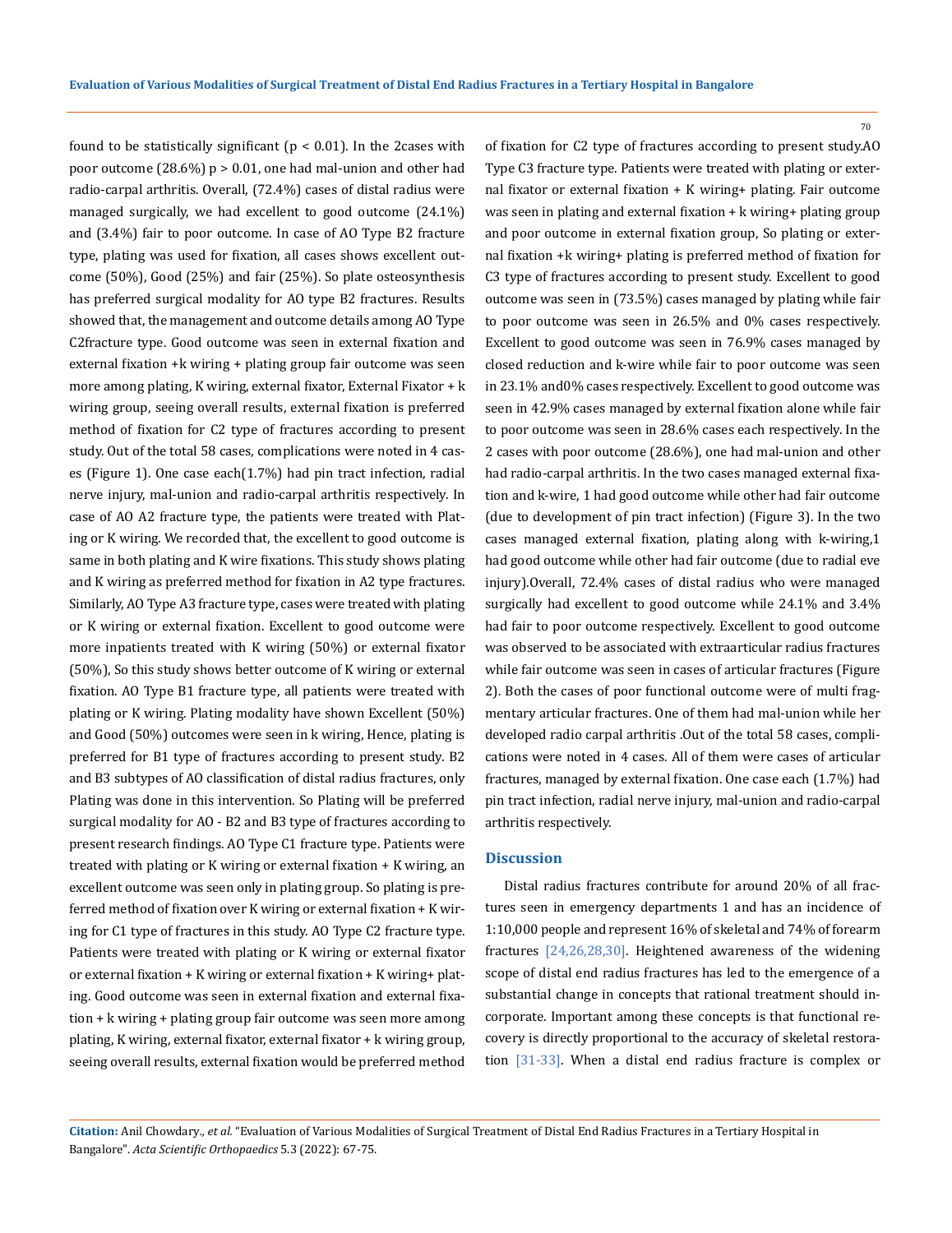71

unstable, it usually requires surgery to ensure the fracture stays reduced during the healing process  $[26-28]$ . The anatomical restoration of the distal radial joint articular surface is the rationale for operative treatment. Popular treatment options to distal end radius fracture is to surgically implant plates, screws, or pins to hold the bone fragments in place. Surgical implants are most often implanted on the volar or dorsal side of wrist, but common on volar aspect [29-31]. External -external fixation is appropriate for unstable, intra-articular, compound and/or comminuted fractures. Compared with external fixation, internal plating has the advantage of allowing early mobilization and less complications [32-34]. The biggest drawback of plates, is its potential effect of irritating tendons on it, causing tendinopathy and possible tendon rupture. Newly designed thinner profile plates decrease this complication. In present study, we aimed to compare the functional outcome after treatment of fracture distal end radius with various surgical modalities i.e. closed reduction and percutaneous K-wire fixation under C-arm guidance with post op cast immobilization, ligamentotaxis and stabilization with external fixator, open reduction and internal fixation with dynamic compression plate, locking compression plates and buttress locking compression plate. Study included a total of 54 cases operated for distal radius fractures with 58 wrists admitted in Orthopaedic wards and who come for post op follow up in orthopaedic OPD of our hospital. Functional outcome was assessed by using Demerit scoring system at the end of 6 or 12 months. Mean age of the patients in study group was 37.21 years with over half (55.6%) of the cases were of 40 years or below. Male predominance (88.9%) was seen in the study group with male to female ratio of 8:1.Most common presentation in other studies was between age group of30 to 40 years with male predominance. In a similar study by Saraogi AA., *et al*. mean age of the study participants was 37 years with male to female ratio of 3.3:1. Maruthi., *et al*. in their study with 30 patients with the age group of 21-60 years, observed average age of 38 years with 17 males and 13 were female patients. Alamgir., *et al*. in a similar series, studied 15 patients, out of which 10 were males and 5 were females. Goyal R., *et al*. observed mean age as 39.16 years with 60% males to 40% females. Parshuram N., *et al*. in their study observed distal end radius fracture to be more common in the 30-50 years, with an average of 43.9 years with 70% males to 30%females.Male preponderance can be attributed to their involvement in heavy manual labour, outdoor activities and riding vehicles. Most common mode of injury was

RTA (road traffic accident) (57.4%) followed by FOOSH (fall on outstretched hand) (42.6%). Goyal R., *et al*. in their study also observed RTAs to be the major cause for distal radius fracture seen in over 66% cases. Parshuram N., *et al*. in another similar study also observed RTA to be the most common cause for distal radius fracture. Ayhan Kilic., *et al*. and Anakweetal RE., *et al*. also reported road traffic accidents to be most common injury mode followed by history of fall on outstretched hand. The results showed that most of the fractures occurred in young individuals are due to high energy trauma such as road traffic accident and fall on outstretched hand. Fractures in old individuals are due to trivial fall and usually will be extra articular. Out of the 58 cases, 25 cases (43.1%) were intra-articular fractures (AO type A2/A3), 15 cases (25.9%) were partially articular (AO type B1-3) while 18 cases (31%) were of extra-articular fractures (AO type C1-C3). Out of total 58 cases, 91.4% were closed fractures while 8.6% were open fractures. A total of 58.6% cases were managed by plating, 22.4% with closed reduction and K-wire while external fixation with or without plating/ Kwire was required in 19% cases. Indications for operative intervention include: Displaced intra-articular fractures with (either of them), post reduction with below values: a) articular step of > 2 mm, b) radial shortening of  $> 3$  mm and; c)  $> 15$  degrees of sagittal plane angulation (as measured from the anatomical volar tilted position). Type of operative treatment was dependent on fracture anatomy. Augmented external fixation with ligamentotaxis was indicated in non-articular irreducible displaced fractures; articular, displaced fractures which were reducible but unstable; irreducible and complex fractures (A.O. Type - A3, C2, C3). Trans-fixation with k-wire and cast immobilization was done for non-articular displaced reducible but unstable fracture and articular displaced reducible and stable fractures (A.O. Type - A2,A3, B1, C1, C2). Internal fixation with plates was used in all fracture types. In present study, 72.4% cases of distal radius who were managed surgically (plating/ k-wire/ext. fixation) had excellent to good outcome while 24.1% and 3.4% had fair to poor outcome respectively. Excellent to good outcome was observed to be associated with extra-articular radius fractures while fair outcome was seen in cases of articular fractures. Both the cases of poor functional outcome were of multifragmentary articular fractures. One of them had mal-union while other developed radio carpal arthritis. An advantage of open reduction and internal fixation (ORIF) by compression plating is the early mobilisation. Early rehabilitation enables quick return to

**Citation:** Anil Chowdary*., et al.* "Evaluation of Various Modalities of Surgical Treatment of Distal End Radius Fractures in a Tertiary Hospital in Bangalore". *Acta Scientific Orthopaedics* 5.3 (2022): 67-75.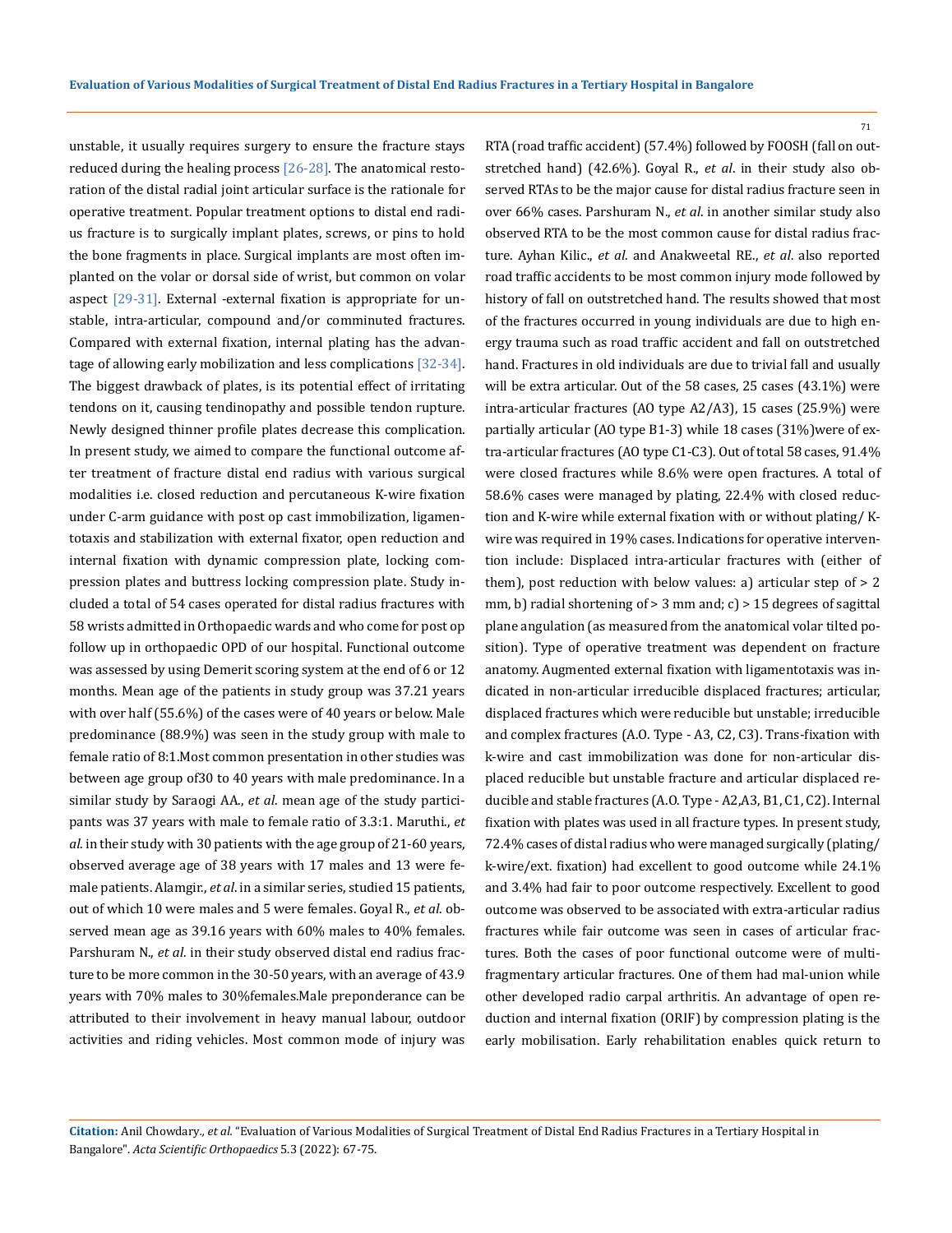daily activites. In present study; excellent to good outcome was seen in 73.5% cases managed by plating while fair to poor outcome was seen in 26.5% and 0% cases respectively. Kwan K., *et al*. studied results following surgery with 2.4-mm locking plate to distal radial fractures. An excellent to good result was obtained in 98% and 96% of patients according to the Gartland and Werley, and modified Green and O'Brien scores, respectively. Saraogi AA., *et al*. in their study observed 63.3% excellent results with plating group with no case of poor outcome. Khan SM., *et al*. (2016) observed that volar plate fixation of unstable distal end radius fracture provides a stable construct, which helps in early mobilization, hence better functional outcomes and minimizes chances of delayed or malunion and, thereby is an upcoming method of choice for fracture distal end of radius. Is a pure W., *et al*. in their study observed that the clinical outcome of the wrist joint was better in patients treated with locking compression plate (LCP) (93.3%) than percutaneous K-wires and external fixation. Better treatment outcome, better wrist range of movements and resumption of normal activities was noted for patients treated with locking compression plate (96%) than percutaneous fixation with K-wires and external fixation. There is no difference in functional outcome inpatients with dorsally displaced fractures of the distal radius treated with Kirschner wires or volar locking plates. Study showed significantly higher risk of infection in EF group. Incidence of malunion and median nerve dysfunction were similar in both groups. In a similar metaanalysis, Fu Q., *et al*. reported that plating is advantageous over external fixation by analysing the DASH scores, maintenance of ulnar variance, and total and mild surgical complications at 12 months. K-wire Closed reduction and percutaneous Kirschner wires (Kwire) fixation with plaster immobilization is one of the commonest treatment method employed in the management of distal end radius fracture. Being an less invasive and a technically less demanding procedure compared with ORIF, it's also more economical than ORIF. In present study, trans-fixation with k-wire and immobilization in cast was treatment method for non-articular displaced reducible but unstable fracture and articular displaced reducible and stable fractures (A.O. Type - A2, A3, B1, C1, C2). We observed excellent to good outcome in 76.9% cases while fair to poor outcome was seen in 23.1%and 0% cases respectively. Adawy AL., *et al*. in their study observed 70 cases of closed distal radius fracture. A total of 36 (51.4%) cases got excellent score, 18 (25.7%) cases were good, 12 (17.1%) cases were fair, and four (5.7%) cases were poor.

All patients managed by k-wire had a good to excellent range of motion regarding forearm rotation, and around 80% had good to excellent range of motion regarding flexion or extension of their wrist [15]. One patient had a pin tract infection, and another subcutaneous migration of a pin, both were treated by pin removal. Radiological and functional outcome in fractures of the distal end radius treated by percutaneous K-wire fixation. According to Mayo score 72.5% (n = 29) of study patients had excellent to good outcome, where as  $17.5\%$  (n = 7) had fair outcome and in 10% (n = 4) outcome was poor. The most common early complications of distal radius fractures include median nerve injury, compartment syndrome, and vascular compromise (although the latter two rarely occur).Acute carpal tunnel syndrome (ACTS) is most commonly observed in seriously comminuted or displaced fractures, in multiple reduction patients, and in serious wrist bending fractures (> 15 degrees) [37]**.** At the original and first follow-up visits, and at the initial visits after any re-manipulation, the clinician must conduct a thorough neurological examination searching for signs of Actions. The most crucial result is weakness or loss of thumb or index finger flexion. If symptoms progress, with or without reduction, or if surgical fixation is planned, carpal tunnel release is indicated. If releases are carried out urgently, outcomes are best. A minor sensory deficit associated with median contusion of the nerve is frequently found and is not triggered by Actions in general. The most crucial result is weakness or loss of thumb or index finger flexion. If symptoms progress, with or without reduction, or if surgical fixation is planned, carpal tunnel release is indicated. If releases are carried out urgently, outcomes are best. A minor sensory deficit associated with median contusion of the nerve is frequently found and is not triggered by actions in general. In closed fractures, vascular injuries are uncommon, but in high-energy injuries with severe fracture displacement, injury to the radial or ulnar artery has been recorded. Perfusion often improves with reduction, but for any recurrent disability, emergent vascular surgery assessment is required. Carpal bone and carpal ligament injuries occasionally accompany distal radius fractures, and despite appropriate alignment, they should be suspected in patients with persistent wrist pain. A case series of 565 Colles fractures showed scaphoid fractures in 0.7 percent of cases and intercarpal ligament injuries in 0.9 percent of cases were initially overlooked. Skin tearing may occur with over-vigorous manual reduction and also with these of older, metal finger traps. Complications of closed reduction and cast treatment For the newer fabric finger traps, the skin rarely tears.

**Citation:** Anil Chowdary*., et al.* "Evaluation of Various Modalities of Surgical Treatment of Distal End Radius Fractures in a Tertiary Hospital in Bangalore". *Acta Scientific Orthopaedics* 5.3 (2022): 67-75.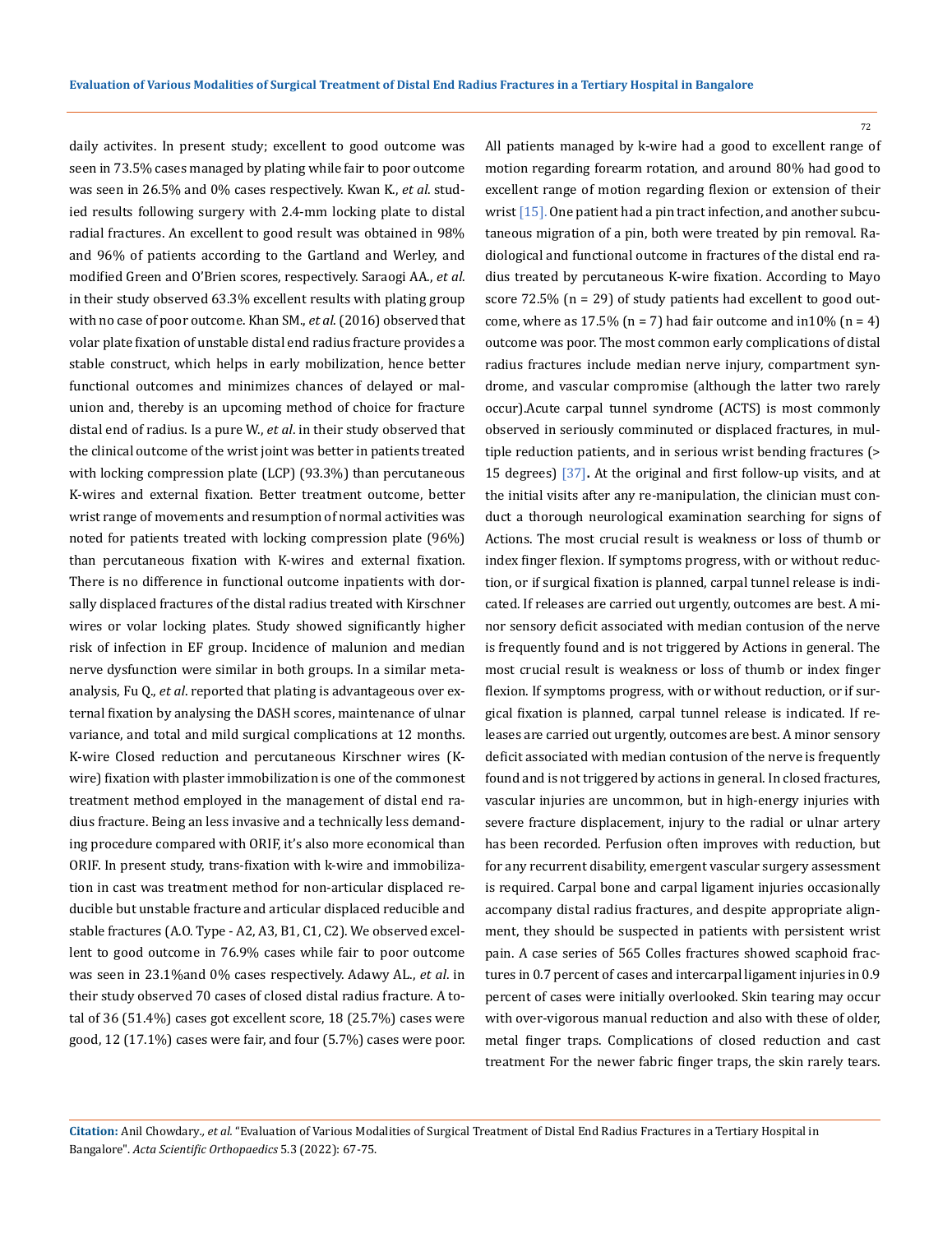Cloth tape may be placed over the fingers until they are hanged to decrease skin damage if metal skin traps are used. Closed extremity fractures put patients at risk of developing compartment syndrome, while distal radius fractures are a rare complication [37-39]. Compartment syndrome patients complain of increasing or constant serious pain and paraesthesia. Increasing analgesic use may be one possible warning sign. Generally, through passive extension of the fingertips, the clinician can palpate a firm, stressed forearm, which can elicit pain, thereby stretching the flexor tendons inside the forearm compartment. Measuring elevated compartment pressures allows for more detailed diagnosis. Natural pressure is less than 5 mmHg; typically, pressure greater than 30 mmHg warrants emerging fasciotomy. Capillary refill alterations, distal pulses, and skin tone are NOT accurate outcomes. Clinicians should advise patients about and consider the signs of compartment syndrome in patients who complain of intense pain in the days immediately after fracture reduction. There are reports of closed reduction compartment syndrome under local hematoma block, but this is a rare complication, and the function of hematoma block has not been demonstrated  $[39]$ . There have also been cases of *Staphylococcus aureus* osteomyelitis following hematoma block. These risks should be avoided by paying attention to sterile procedures and the volume of local anaesthetic injected. Splinting of the wrist by more than 15 degrees of palmar flexion raises the likelihood of ACTS and complex regional pain syndrome  $[40]$ . To avoid MCP joint contractures and proximal tendon adhesions, careful splinting that allows complete flexion and extension of the metacarpal phalangeal (MCP) joints is necessary Due to median nerve contusion at the time of injury or decrease, persistent sensory neuropathy following distal radius fracture can occur, but it closely correlates with fracture malunion. For chronic symptoms, surgical treatment with osteotomy and/or release of the median nerve is indicated. Inflammation and rupture of the tendon may happen with closed cast therapy  $[41, 42]$ . Rupture of the tendon of the extensor pollicis longus (EPL) is most common with an occurrence of 0.3% to 3%  $[43,44]$ , and occurs after injury between two weeks and11 months (average seven weeks).43 After rupture, diagnosis is generally made, and treatment is surgical. With minimally displaced fractures, EPL breakage is more common [46]. After the distal radius fracture, tendonitis of the first dorsal compartment and of the extensor carpi ulnaris can also be observed. Typically, this is susceptible to steroid injection, but it must be separated from triangular fibrocartilage tear or other ligamentous ulnocarpal injury.

#### **Conclusion**

The goal for treatment of the distal end of the radius fractures is fully functional recovery of the wrist and prerequisites are restoration of the anatomy, articular congruity and early mobilization. Extra-articular fractures give better results compared to intraarticular fractures. Functional outcome in distal radius fractures is dependent on patient 'sage, fracture anatomy, displacement, reducibility, stability and articular incongruity of fractures. Functional outcomes are related more to the quality of anatomical reduction than to the method of immobilization. Locking compression plate is a safe and effective treatment for distal radius.

Unstable fractures. It also stabilizes dorsally displaced unstable distal radius fractures with least complications. Specially locking implants give advantages in the surgical treatment of distal end radius fractures with metaphysical combination (A3 and C2 fractures).External fixation with supplemental pin/ plate fixation, is however the preferred option in cases of intra-articular fractures. Present study shows better outcomes with plating and K wiring for A2 type of fractures, K wiring or External fixation in AO Type A3 fracture. Plating over K wiring for B1 type, Plating for B2 and B3 types. Plating is preferred method of fixation for C1 type of fractures, followed by K wiring then External fixation + K wiring. External fixation was preferred method compared to all other modalities for C2type.Plating or External Fixation + k wiring+ plating is preferred method of fixation for C3 type of fractures according to present study. Due to complexity of AO C2 and C3 fracture types, outcome results were limited irrespective of fixation method used. **Bibliography**

- 1. Belloti JC., *et al*[. "Are distal radius fracture classificationsrepro](https://pubmed.ncbi.nlm.nih.gov/18711658/)[ducible; Intra and interobserver agreement".](https://pubmed.ncbi.nlm.nih.gov/18711658/) *Sao Paulo Medical Journal – SciELO* [126.3 \(2008\): 180-185.](https://pubmed.ncbi.nlm.nih.gov/18711658/)
- 2. Diaz-Garcia RJ., *et al*[. "A systematic review ofoutcomes and](https://pubmed.ncbi.nlm.nih.gov/21527140/)  [complications of treating unstable distal radius fractures in](https://pubmed.ncbi.nlm.nih.gov/21527140/)  theelderly". *[The Journal of Hand Surgery](https://pubmed.ncbi.nlm.nih.gov/21527140/)* 36.5 (2011): 824-835.
- 3. Chung KC., *et al*[. "Trends in the United States in thetreatment](https://www.ncbi.nlm.nih.gov/pmc/articles/PMC2714808/)  [of distal radial fractures in the elderly".](https://www.ncbi.nlm.nih.gov/pmc/articles/PMC2714808/) *Journal of Bone and [Joint Surgery American](https://www.ncbi.nlm.nih.gov/pmc/articles/PMC2714808/)* 91.8 (2009): 1868-1873.
- 4. [Lidström A. "Fractures of the distal end of the radius: a clinical](https://pubmed.ncbi.nlm.nih.gov/14416798/)  [and statisticalstudy of end results".](https://pubmed.ncbi.nlm.nih.gov/14416798/) *Acta Orthopaedica Scandinavica* [30.41 \(1959\): 1-18.](https://pubmed.ncbi.nlm.nih.gov/14416798/)

**Citation:** Anil Chowdary*., et al.* "Evaluation of Various Modalities of Surgical Treatment of Distal End Radius Fractures in a Tertiary Hospital in Bangalore". *Acta Scientific Orthopaedics* 5.3 (2022): 67-75.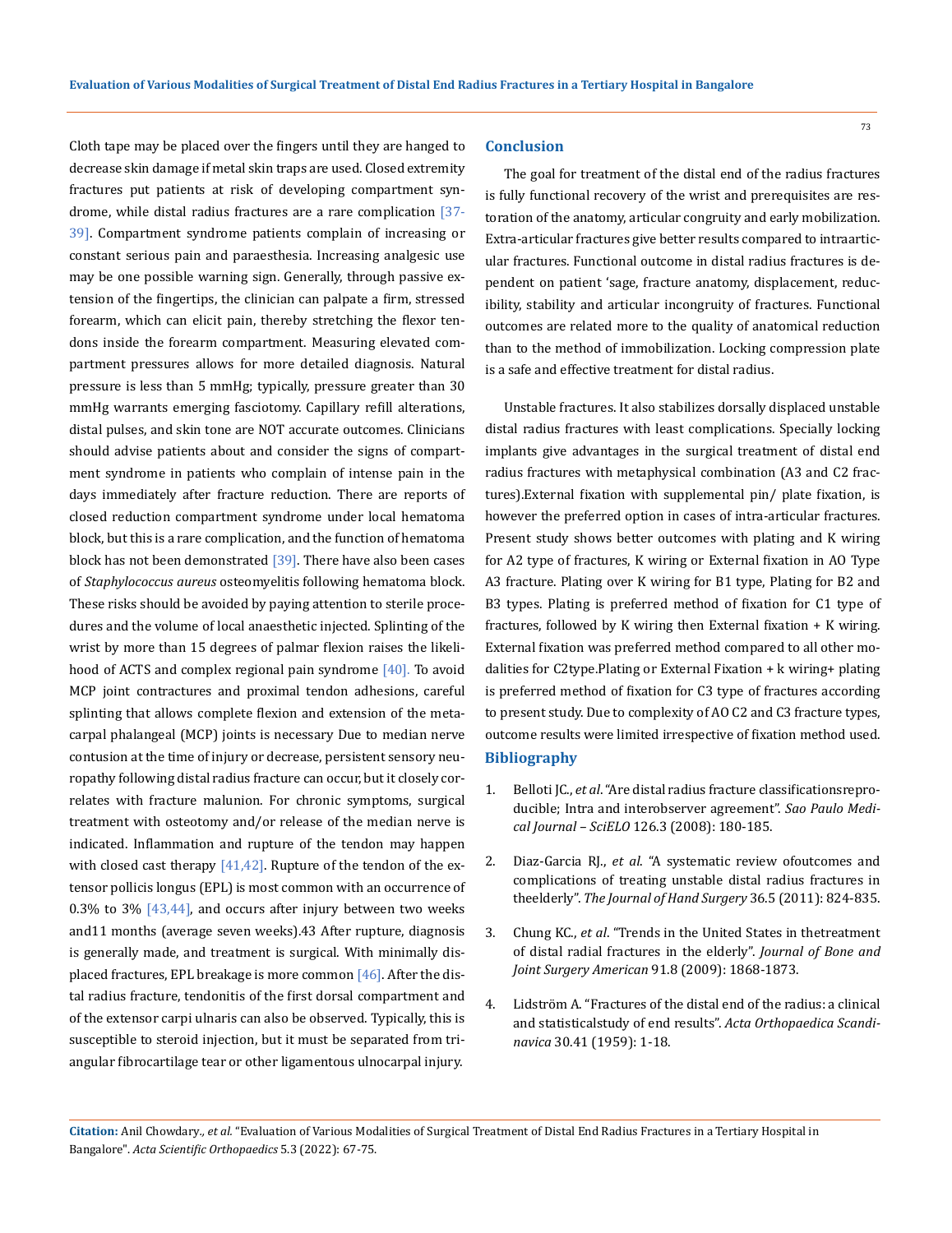### **Evaluation of Various Modalities of Surgical Treatment of Distal End Radius Fractures in a Tertiary Hospital in Bangalore**

- 5. Lafontaine M., *et al*[. "Stability assessment of distal radiusfrac](https://pubmed.ncbi.nlm.nih.gov/2592094/)tures". *Injury* [20.4 \(1989\): 208-210.](https://pubmed.ncbi.nlm.nih.gov/2592094/)
- 6. [Colles A. "On the fracture of the carpal extremity of the radius".](https://www.ncbi.nlm.nih.gov/pmc/articles/PMC5743240/)  *[Edinburgh Medical and Surgical Journal](https://www.ncbi.nlm.nih.gov/pmc/articles/PMC5743240/)* 10 (1814): 181.
- 7. Bohler L. "The treatment of fracture". New York, Grune and Stratton (1932): 90-96.
- 8. Rajan S., *et al*[. "Radiological and functional outcome in extra](https://pubmed.ncbi.nlm.nih.gov/19826528/)[articular fractures oflower end radius treated conservatively](https://pubmed.ncbi.nlm.nih.gov/19826528/)  [with respect to its position ofimmobilization".](https://pubmed.ncbi.nlm.nih.gov/19826528/) *The Indian Jour[nal of Orthopaedics](https://pubmed.ncbi.nlm.nih.gov/19826528/)* 42.2 (2008): 201-207.
- 9. [Anderson R and O'Neil G. "Comminuted fractures of the dis](https://pubmed.ncbi.nlm.nih.gov/5942809/)tal end of the radius". *[Surgery, Gynecology and Obstetrics](https://pubmed.ncbi.nlm.nih.gov/5942809/)* 78 [\(1944\): 434-440.](https://pubmed.ncbi.nlm.nih.gov/5942809/)
- 10. John T Anderson., *et al*[. "Buhr Complications of TreatingDistal](https://www.ncbi.nlm.nih.gov/pmc/articles/PMC1888410/)  [Radius Fractures with External Fixation: A Community Experi](https://www.ncbi.nlm.nih.gov/pmc/articles/PMC1888410/)ence Iowa". *[Journal of Orthopaedics](https://www.ncbi.nlm.nih.gov/pmc/articles/PMC1888410/)* 24 (2004): 53-59.
- 11. [Grana WA and Kopta JA. "The Roger Anderson device in the](https://pubmed.ncbi.nlm.nih.gov/511884/)  [treatment of fractures ofthe distal end of the radius".](https://pubmed.ncbi.nlm.nih.gov/511884/) *Journal of [Bone and Joint Surgery](https://pubmed.ncbi.nlm.nih.gov/511884/)* 61.8 (1979): 1234-1238.
- 12. [Gartland JJ Jr and Werley CW. "Evaluation of healed Colles'](https://pubmed.ncbi.nlm.nih.gov/14880544/)  fractures". *[Journal of Bone and Joint Surgery](https://pubmed.ncbi.nlm.nih.gov/14880544/)* 33-A.4 (1951): [895-907.](https://pubmed.ncbi.nlm.nih.gov/14880544/)
- 13. [DePalma AF. "Comminuted fractures of the distal end of the](https://pubmed.ncbi.nlm.nih.gov/14946217/)  radius treated byulnar pinning". *[Journal of Bone and Joint Sur](https://pubmed.ncbi.nlm.nih.gov/14946217/)gery* [24-A-3 \(1952\): 651-662.](https://pubmed.ncbi.nlm.nih.gov/14946217/)
- 14. [Dowling JJ and Sawyer B Jr. "Comminuted Colles' fractures.](https://pubmed.ncbi.nlm.nih.gov/13724153/)  [Evaluation of a methodof treatment".](https://pubmed.ncbi.nlm.nih.gov/13724153/) *Journal of Bone and Joint Surgery* [43-A \(1961\): 657-668.](https://pubmed.ncbi.nlm.nih.gov/13724153/)
- 15. [Thomas FB. "Reduction of Smith's fracture".](https://pubmed.ncbi.nlm.nih.gov/13463033/) *The Journal of [Bone and Joint Surgery British](https://pubmed.ncbi.nlm.nih.gov/13463033/)* 39-B.3 (1957): 463-470.
- 16. [Scheck M. "Long-term follow-up of treatment of comminuted](https://pubmed.ncbi.nlm.nih.gov/14039000/)  [fractures of thedistal end of the radius by transfixation with](https://pubmed.ncbi.nlm.nih.gov/14039000/)  Kirschner wires and cast". *[The Journal of Bone and Joint Sur](https://pubmed.ncbi.nlm.nih.gov/14039000/)gery American* [44-A \(1962\): 337-351.](https://pubmed.ncbi.nlm.nih.gov/14039000/)
- 17. [Ellis J. "Smith's and Barton's fractures. A method of treatment".](https://pubmed.ncbi.nlm.nih.gov/5846774/)  *[The Journal of Bone and Joint Surgery British](https://pubmed.ncbi.nlm.nih.gov/5846774/)* 47.4 (1965): 724- [727.](https://pubmed.ncbi.nlm.nih.gov/5846774/)
- 18. [Smaill GB. "Long-term follow-up of Colles's fracture".](https://pubmed.ncbi.nlm.nih.gov/14296250/) *The Jour[nal of Bone and Joint Surgery British](https://pubmed.ncbi.nlm.nih.gov/14296250/)* 47 (1965): 80-85.
- 19. [Frykman G. "Fracture of the distal radius including sequelae-](https://pubmed.ncbi.nlm.nih.gov/4175195/) [-shoulder-hand-fingersyndrome, disturbance in the distal](https://pubmed.ncbi.nlm.nih.gov/4175195/)  [radio-ulnar joint and impairment of nervefunction. A clinical](https://pubmed.ncbi.nlm.nih.gov/4175195/)  and experimental study". *[Acta Orthopaedica Scandinavica](https://pubmed.ncbi.nlm.nih.gov/4175195/)* 108 [\(1967\): 3.](https://pubmed.ncbi.nlm.nih.gov/4175195/)
- 20. [Pool C. "Colles's fracture. A prospective study of treatment".](https://pubmed.ncbi.nlm.nih.gov/4125714/)  *[The Journal of Bone and Joint Surgery. British](https://pubmed.ncbi.nlm.nih.gov/4125714/)* 55.3 (1973): 540- [544.](https://pubmed.ncbi.nlm.nih.gov/4125714/)
- 21. Sarmiento A., *et al*[. "Colles' fractures. Functionalbracing in su](https://pubmed.ncbi.nlm.nih.gov/1123382/)pination". *[The Journal of Bone and Joint Surgery American](https://pubmed.ncbi.nlm.nih.gov/1123382/)* 57.3 [\(1975\): 311-317.](https://pubmed.ncbi.nlm.nih.gov/1123382/)
- 22. [Green DP. "Pins and plaster treatment of comminuted frac](https://pubmed.ncbi.nlm.nih.gov/1123381/)[tures of the distal end ofthe radius".](https://pubmed.ncbi.nlm.nih.gov/1123381/) *The Journal of Bone and [Joint Surgery American](https://pubmed.ncbi.nlm.nih.gov/1123381/)* 57.3 (1975): 304-310.
- 23. Cooney WP., *et al*[. "External pin fixation for unstableColles'](https://pubmed.ncbi.nlm.nih.gov/479230/)  fractures". *[The Journal of Bone and Joint Surgery American](https://pubmed.ncbi.nlm.nih.gov/479230/)* 61.6 [\(1979\): 840-845.](https://pubmed.ncbi.nlm.nih.gov/479230/)
- 24. Van Der Linden W., *et al*[. "How should its displacement be](https://pubmed.ncbi.nlm.nih.gov/7287798/)  [measured and how should it be immobilized?"](https://pubmed.ncbi.nlm.nih.gov/7287798/) *The Journal of [Bone and Joint Surgery American](https://pubmed.ncbi.nlm.nih.gov/7287798/)* 63.8 (1981): 1285-1288.
- 25. [Melone CP Jr. "Open treatment for displaced articular frac](https://pubmed.ncbi.nlm.nih.gov/3955936/)tures of the distal radius". *[Clinical Orthopaedics and Related](https://pubmed.ncbi.nlm.nih.gov/3955936/)  Research* [202 \(1986\): 103-111.](https://pubmed.ncbi.nlm.nih.gov/3955936/)
- 26. [Foster DE and Kopta JA. "Update on external fixators in the](https://pubmed.ncbi.nlm.nih.gov/3956008/)  treatment of wristfractures". *[Clinical Orthopaedics and Related](https://pubmed.ncbi.nlm.nih.gov/3956008/)  Research* [204 \(1986\): 177-183.](https://pubmed.ncbi.nlm.nih.gov/3956008/)
- 27. Altissimi M., *et al*[. "Long-term results ofconservative treat](https://pubmed.ncbi.nlm.nih.gov/3708976/)[ment of fractures of the distal radius".](https://pubmed.ncbi.nlm.nih.gov/3708976/) *Clinical Orthopaedics [and Related Research](https://pubmed.ncbi.nlm.nih.gov/3708976/)* 206 (1986): 202-210.
- 28. [Clyburn TA. "Dynamic external fixation for comminuted intra](https://pubmed.ncbi.nlm.nih.gov/3805086/)[articular fractures of the distal end of the radius".](https://pubmed.ncbi.nlm.nih.gov/3805086/) *The Journal [of Bone and Joint Surgery American](https://pubmed.ncbi.nlm.nih.gov/3805086/)* 69.2 (1987): 248-254.
- 29. Keating JF., *et al*[. "Internal fixation of volar-displaced distal](https://pubmed.ncbi.nlm.nih.gov/8175841/)  radial fractures". *[The Journal of Bone and Joint Surgery British](https://pubmed.ncbi.nlm.nih.gov/8175841/)* [76.3 \(1994\): 401-405.](https://pubmed.ncbi.nlm.nih.gov/8175841/)
- 30. Fitoussi F., *et al*[. "Treatment of displaced intra-articular frac](https://pubmed.ncbi.nlm.nih.gov/9314392/)[tures of the distal end of the radius with plates".](https://pubmed.ncbi.nlm.nih.gov/9314392/) *The Journal [of Bone and Joint Surgery American](https://pubmed.ncbi.nlm.nih.gov/9314392/)* 79.9 (1997): 1303-1312.
- 31. [Kaempffe FA and Walker KM. "External fixation for distal ra](https://pubmed.ncbi.nlm.nih.gov/11064995/)[dius fractures: effect of distraction on outcome".](https://pubmed.ncbi.nlm.nih.gov/11064995/) *Clinical Or[thopaedics and Related Research](https://pubmed.ncbi.nlm.nih.gov/11064995/)* 380 (2000): 220-225.

**Citation:** Anil Chowdary*., et al.* "Evaluation of Various Modalities of Surgical Treatment of Distal End Radius Fractures in a Tertiary Hospital in Bangalore". *Acta Scientific Orthopaedics* 5.3 (2022): 67-75.